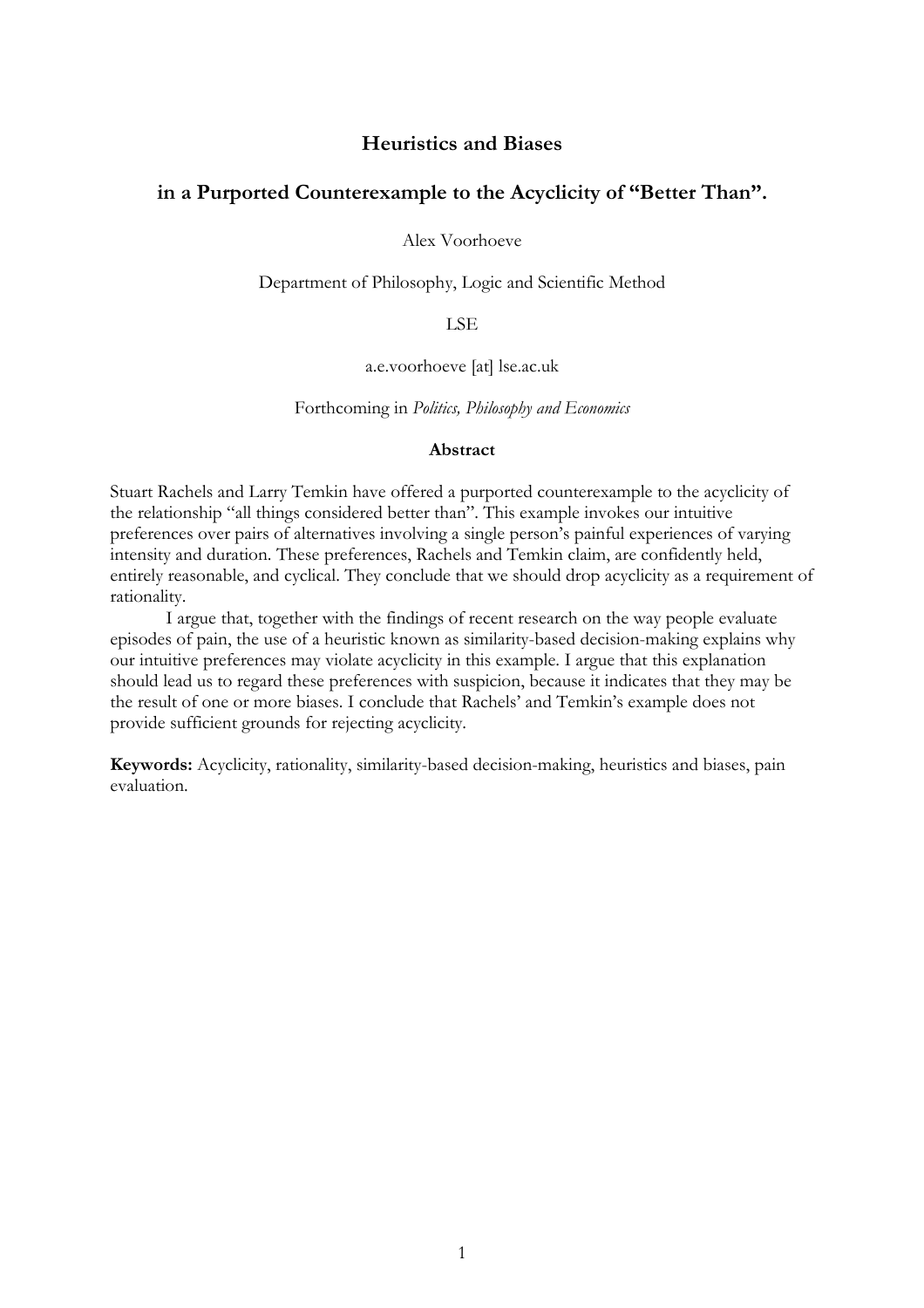## Heuristics and Biases

# in a Purported Counterexample to the Acyclicity of "Better Than".

The acyclicity of "better than" requires that when an alternative  $a_1$  is better than  $a_2, \ldots, a_{i_1}$  is better than  $a_i, ..., a_{n-1}$  is better than  $a_n$ , then  $a_n$  is not better than  $a_1$ , irrespective of the length n of the chain. Acyclicity is a central principle of rational choice, as on a finite set of feasible alternatives, it is necessary for the existence of an alternative which is not worse than some alternative in that set.<sup>1</sup> If, as standard rational choice theory holds, rationality requires not choosing an alternative that is worse than some other feasible alternative, then there is no basis for rational choice when acyclicity is violated.

Recently, Stuart Rachels and Larry Temkin have offered a purported counterexample to the acyclicity of the relationship "all things considered better than".<sup>2</sup> This example invokes our intuitive preferences over pairs of alternatives involving a single person's painful experiences of varying intensity and duration. Rachels and Temkin claim that these preferences are confidently held, entirely reasonable, and cyclical. They conclude that we should not regard acyclicity as a requirement of rationality.

In this paper, I defend the acyclicity of "all things considered better than" against this example. No matter how intuitively and theoretically attractive a principle like acyclicity is, our attachment to it may be undermined by its lack of fit with considered and confidently held case judgments. I will argue, however, that the intuitive judgments evoked by Rachels' and Temkin's example should not be confidently held. I review their example in section 1. In section 2, I argue that it elicits the use of a heuristic known as "similarity-based decision-making". I also argue that, together with the findings of recent research on the way people evaluate episodes of pain, the use of this heuristic explains why our intuitive preferences in this example may violate acyclicity.<sup>3</sup>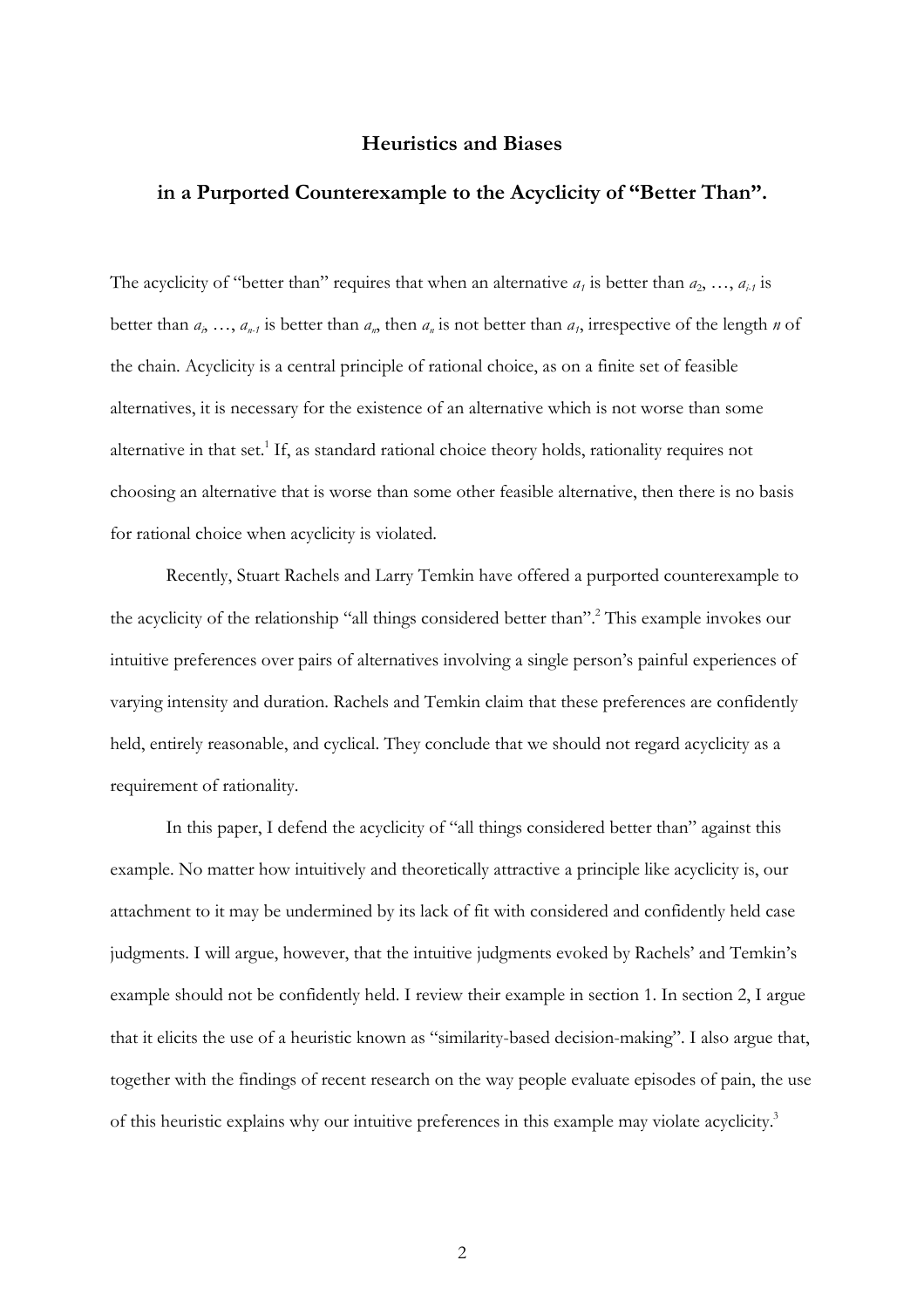In section 3, I argue that this explanation should lead us to regard these preferences with suspicion, because it indicates that they may be the result of incorrectly weighing the intensity of pain or the duration of pain in at least one of the comparisons that Rachels and Temkin ask us to make.

#### 1.

Rachels and Temkin propose several counterexamples to acyclicity involving pains of varying intensity and duration. These examples are sufficiently similar that we can safely focus on only one of them. Imagine the prospect of living for a further substantial, fixed number of years T in good health and without any significant pain, except for the fact that you will have to endure a certain episode of pain  $E_i$  which will begin tomorrow. Assume that however bad this episode is, it is never so bad as to render the period  $T$  as a whole not worth living. To begin with, imagine that this episode is a significant, though compared to  $T$  relatively short, period of excruciating torture. Call this combination of intensity of pain and the time it must be endured  $E_o$ . Now imagine enduring slightly less intense torture for much longer than the duration of the pain in  $E_o$ . Call this combination of intensity of pain and the time it must be endured  $E_i$ . Though the prospect of enduring  $E_o$  is awful, it will intuitively seem better, Rachels and Temkin claim, to endure  $E_0$  than to endure  $E_1$ . Now consider  $E_2$ , which involves suffering a pain slightly less intense than the pain in  $E_t$  for much longer than the duration of the pain in  $E_t$ . Again, Rachels and Temkin argue,  $E_i$  seems intuitively better than  $E_2$ . Now iterate this kind of reasoning and by so doing construct a sequence of two-dimensional alternatives  $E_0, E_1, ..., E_{MLD}$  in which the final member  $E_{\text{MILD}}$  involves a mild pain (such as the pain of a mild headache or a hangnail) for a long period of time which is less or equal to the time  $T$  you have left to live. It is possible, they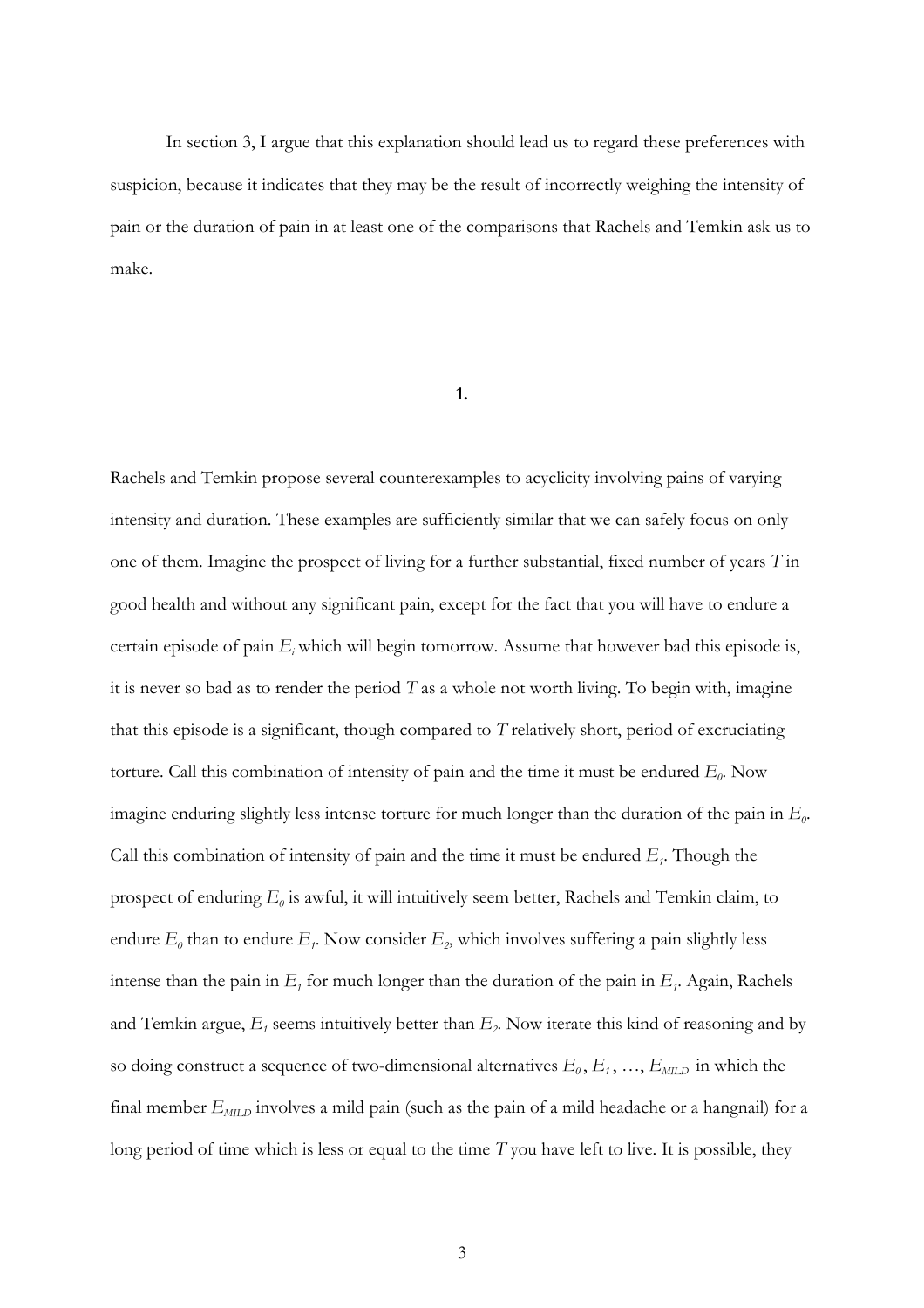claim, to construct this sequence so that in the pairwise comparison of adjacent members, the slight alleviation of the intensity of pain always appears to be outweighed by the marked increase in its duration, so that each member in this sequence will be preferred to its successor. Now, Rachels and Temkin argue, if the period of excruciating torture is long enough, it is also intuitively preferable to endure a mild pain for a very long time than to face this significant period of torture, so that  $E_{\text{MILD}}$  is intuitively better than  $E_o$ . In sum, in pairwise comparison, each member of this sequence is preferred to its successor and the final member of this sequence is preferred to the initial member, violating acyclicity.<sup>4</sup> Rachels and Temkin believe that even after reflection, it is perfectly reasonable to confidently regard  $E_o$  as better than  $E_i$ ,  $E_i$  as better than  $E_2$ , etc. and  $E_{\text{MILD}}$  as better than  $E_o$ . They conclude that "all things considered better than" is not an acyclic relation.

 Rachels and Temkin offer the following explanation for the purported failure of acyclicity in this case.<sup>5</sup> Which features of a given alternative are relevant, and/or how significant these features are, may depend on which alternative it is being pairwise compared with. Consequently, though an alternative  $E_0$  may be better than  $E_1$  and  $E_1$  may be better than  $E_2$  in terms of the features that are relevant to these comparisons and the significance that these features have when making these comparisons,  $E_{\theta}$  need not be better than  $E_{2}$  in terms of the features of these alternatives that are relevant to that comparison or the significance that these features have in that comparison. Rachels and Temkin argue that their example involves precisely this kind of shift in the apparent relevance and/or significance of the features of the alternatives. The duration of a painful experience is of great importance, they argue, when we compare two experiences which differ only slightly in intensity. However, when we compare two experiences which differ greatly in intensity, the duration of the experience is not always so significant. Temkin puts this point as follows: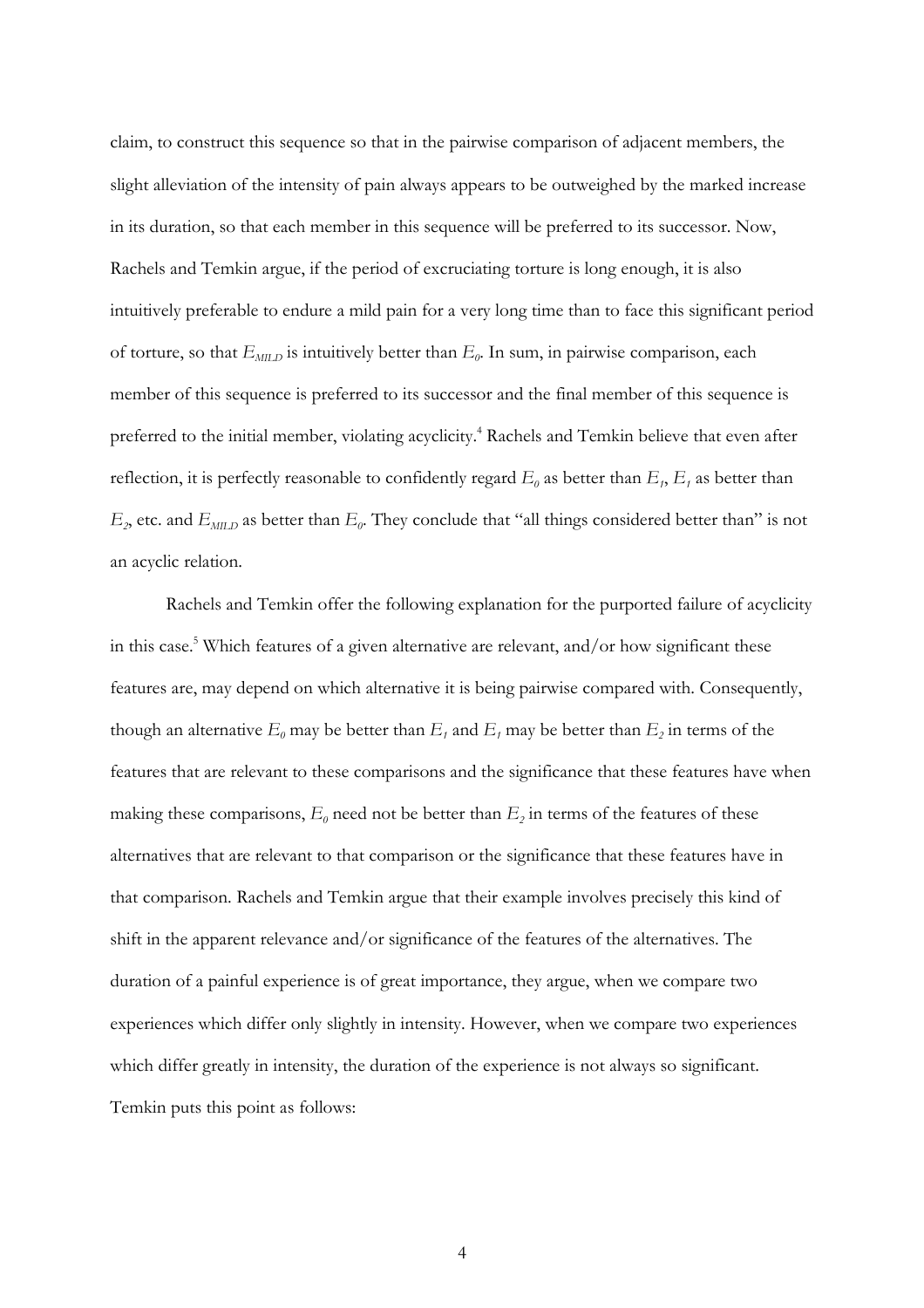"In comparing pains that merely differ in degree, duration clearly plays a significant role. That is why we think that a shorter intense pain might clearly be better than a much longer less intense pain. But in comparing pains that differ in kind, duration plays a very different role. In comparison with torture of sufficient duration, a hangnail's duration basically does not matter. So, a factor that is clearly relevant and significant in comparing some outcomes is not relevant—or at least has very different significance—in comparing different outcomes. Thus, [acyclicity] fails for reasons that are clear, straightforward, and, I think, perfectly appropriate."<sup>6</sup>

One natural response to this argument is to question the reliability of the intuitive judgments involved in the following way. The example involves very imprecisely described intensities of pain—except for the first few and last few members of the sequence, the intensities of pain are not described in absolute terms, but only in terms like "slightly less intense than the pain experienced in the preceding alternative". Moreover, most people will have little to no experience of the intensities of pain under discussion. The durations involved are also imprecisely indicated. This lack of clarity about the nature of the alternatives helps obscure that the construction of a sequence of the kind Rachels and Temkin have in mind is less straightforward than it may first appear to be. For if one makes the differences in intensity of pain between adjacent members of this sequence very small in order to render the preference for the earlier member compelling, then it will take a great many steps to arrive at a mild pain, and the durations one would need to invoke in the final members of the sequence will be longer than we can properly appreciate. On the other hand, if one makes the differences in intensity of pain sufficiently large to get from excruciating torture to mild pain in a number of steps that is small enough to ensure that the durations involved are not excessive, then the case for always preferring the earlier member of any two adjacent members of the sequence may not be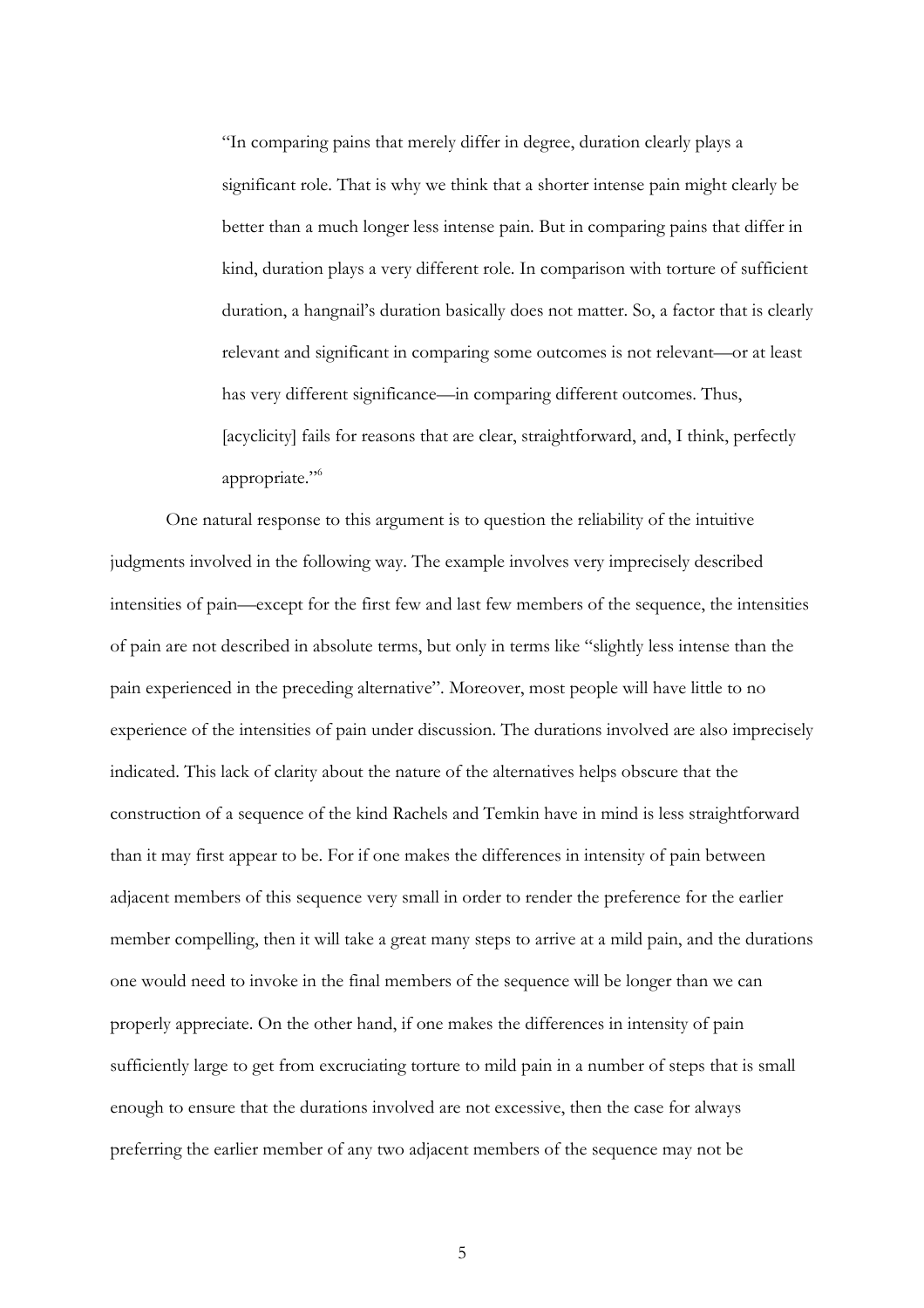compelling. Since we have insufficient evidence to believe that we have confidently held preferences in this case that violate acyclicity, this response concludes, we have insufficient grounds for abandoning acyclicity.<sup>7</sup>

I am sympathetic to this response. However, it leaves unexplained several striking features of some people's experience when confronted with this example. First, it leaves unexplained why we may feel intuitively drawn to express preferences with a high degree of confidence over alternatives which are so vaguely described and the features of which are so unfamiliar to us. This is striking, because it might seem more natural for us simply to state that we have no idea how we would evaluate such alternatives. Second, it leaves unexplained why we may feel drawn to believe that it will be possible to construct a sequence over which these intuitive preferences will violate acyclicity without making use of inordinately long periods of time. (For example, I believe one could easily imagine having cyclical preferences of the hypothesized kind over a sequence like the one outlined in Table 1—where the final episode lasts for around 39 years.) Third, it does not account for Rachels' and Temkin's explanation of this violation of acyclicity in terms of the apparently changing relevance and/or significance of the two features of the alternatives in question.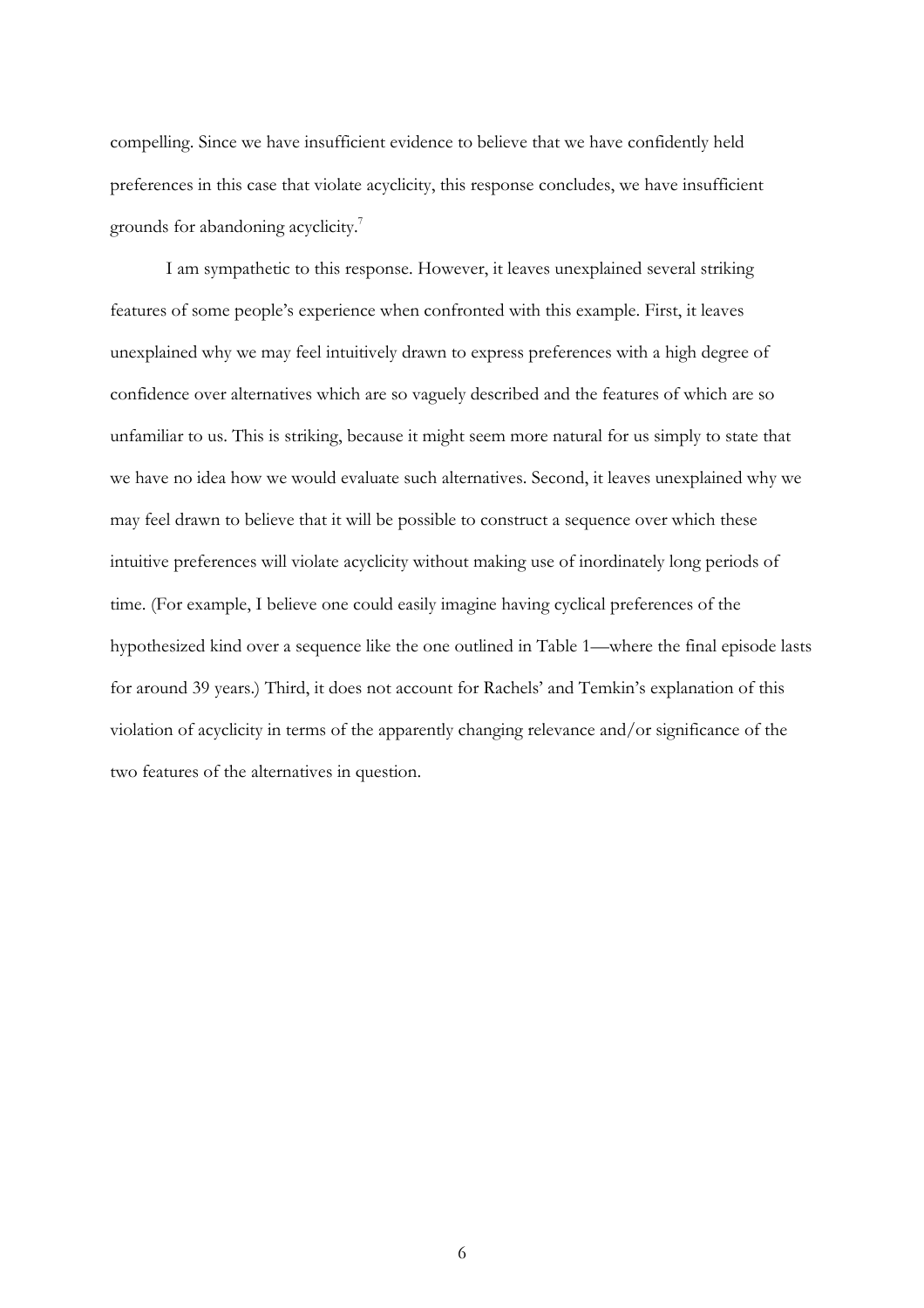| Episodes                                                                          | Attributes         |                   |  |
|-----------------------------------------------------------------------------------|--------------------|-------------------|--|
|                                                                                   | Intensity of pain* | Duration in weeks |  |
| $E_{\theta}$                                                                      | 20                 |                   |  |
| $E_{t}$                                                                           | 18                 | $\overline{2}$    |  |
| $E_2$<br>$E_3$                                                                    | 16                 | $\overline{4}$    |  |
|                                                                                   | 14.5               | $\overline{7}$    |  |
| $\cdots$                                                                          | $\cdots$           | $\cdots$          |  |
|                                                                                   | 2.0                | 650               |  |
| $\begin{aligned} E_{\text{21}} \\ E_{\text{22}} \\ E_{\text{MILD}} \end{aligned}$ | 1.5                | 1100              |  |
|                                                                                   | $1.0\,$            | 2050              |  |

Table 1. An imaginary example of a sequence of the Rachels-Temkin kind.

This is assumed to be a cardinal scale.

I believe these facts can be explained by turning to recent work on two topics in intuitive decision-making: similarity-based decision-making and the evaluation of painful experiences. I will discuss each in turn.

#### 2.

Ariel Rubinstein's influential characterization of similarity-based decision-making runs as follows.<sup>8</sup> When deciding between multi-dimensional alternatives, say bundles of pain-intensity and the time it must be endured  $(p, t)$  and  $(p, t)$ , a decision-maker goes through the following three-stage procedure:

> *Stage 1*: The decision-maker looks for dominance. If  $p_i < p_j$  and  $t_i < t_j$ , then bundle  $(p_i, t_j)$  is preferred to bundle  $(p_j, t_j)$ .

> *Stage 2:* The decision-maker looks for similarities between  $p_i$  and  $p_j$  and between  $t_i$ and  $t_j$ . If she finds similarity in one dimension only, she determines her preference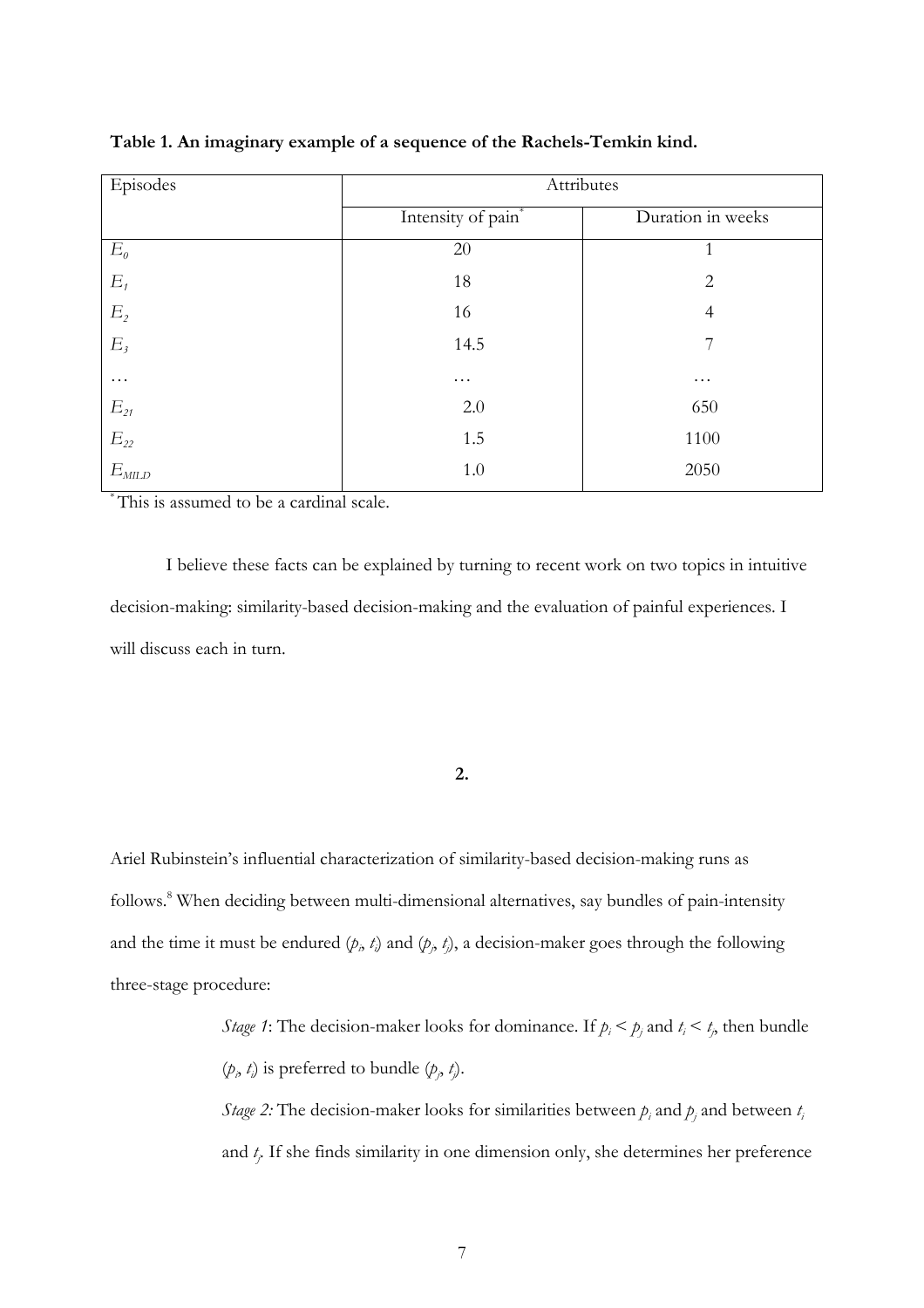between the two pairs using only the dimension in which there is no similarity. For example, if  $p_i$  is similar to  $p_j$  while  $t_i$  is not similar to  $t_j$ , and  $t_i < t_j$ , then bundle  $(p_i, t_i)$  is preferred to bundle  $(p_j, t_j)$ .

Stage 3: The choice is made using an unspecified different criterion.

Recent tests have yielded significant evidence supporting the hypothesis that people make decisions in this way or in closely related ways in a variety of choice situations including gambles (with prizes and the probability of winning them as dimensions of the alternatives), the choice of applicants (where the dimensions were taken to be "intellectual ability", "emotional stability", and "social facility"), inter-temporal trade-offs (where the dimensions were time and money), and the choice of jobs (where the dimensions were commuting time and the wage level).<sup>9</sup>

Subjects are hypothesized to use similarity-based decision-making because it simplifies decision-making in various ways. First, by using information on similarities and differences, it draws on easily accessible knowledge. Similarity appears to be among the features of objects that are routinely and automatically registered by the perceptual system; we also appear to be better attuned to the evaluation of differences than to the evaluation of absolute magnitudes.<sup>10</sup> Second, by placing intra-dimensional evaluation before the possible use of inter-dimensional evaluation, the procedure makes use of the fact that intra-dimensional evaluation is simpler, because it involves comparisons between features of alternatives that are expressed in the same units.<sup>11</sup> Finally, it ensures that it will be immediately apparent when an alternative is slightly better than another along all relevant dimensions, a fact which might be obscured if the overall goodness of each alternative was first evaluated independently.<sup>12</sup>

Though similarity-based decision-making will not necessarily yield preferences that violate principles of rational choice, the use of similarity-based decision-making can explain a wide range of violations of axioms of orthodox decision theory, including violations of acyclicity.<sup>13</sup> It is, for example, a common explanation for why experimenters manage to get subjects to reveal cyclic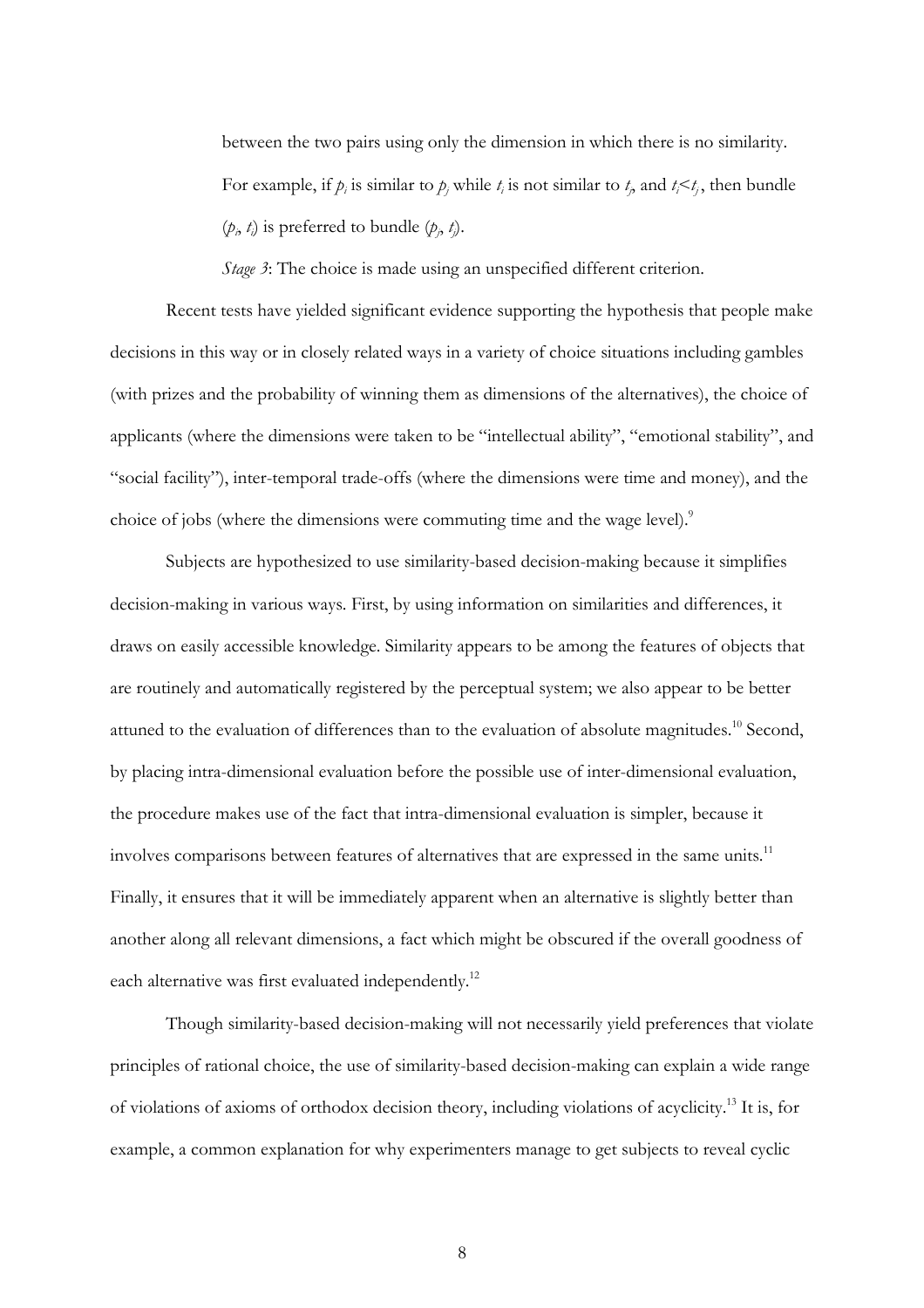preferences when they present subjects with a sequence of pairwise choices between multidimensional alternatives with the following properties: (i) each alternative in the sequence is always slightly better than its predecessor along the first dimension and markedly worse along the other dimension(s); (ii) when the difference between alternatives along the first dimension is substantial, this dimension becomes especially significant. In a sequence of this kind, when someone using similarity-based decision-making compares adjacent alternatives, the slight improvement along the first dimension always appears to be outweighed by the marked worsening along the other dimension(s), so that each alternative is preferred to its successor in the sequence. However, the same person, when comparing the initial and final alternatives in the sequence will find that the sequence of slight improvements along the first dimension adds up to a substantial improvement along that dimension. Given the hypothesized importance of the first dimension when alternatives differ markedly along it, this substantial difference along the first dimension intuitively outweighs the large cumulative worsening along the other dimension(s), so that the final alternative is preferred to the initial alternative.

An experiment of Amos Tversky's can serve as an example. Tversky asked students at Harvard University to make pairwise choices between potential applicants who were characterised by their percentile ranks along three dimensions, "intellectual ability" (I), "emotional stability" (E), and "social facility" (S).<sup>14</sup> During the experiment, subjects were asked to make pairwise choices between the candidate profiles presented in Table 2, among others. The results indicated a significant proportion of subjects violated acyclicity, favouring earlier over later profiles when choosing between adjacent profiles in the sequence a, b, c, d, e—because the difference in intellectual ability between adjacent profiles appeared slight, and the difference in the other dimensions substantial—while also favouring  $e$  over  $a$ —because when the difference in intellectual ability was substantial, this was taken to be decisive, intelligence being considered the most important characteristic for entry to the university.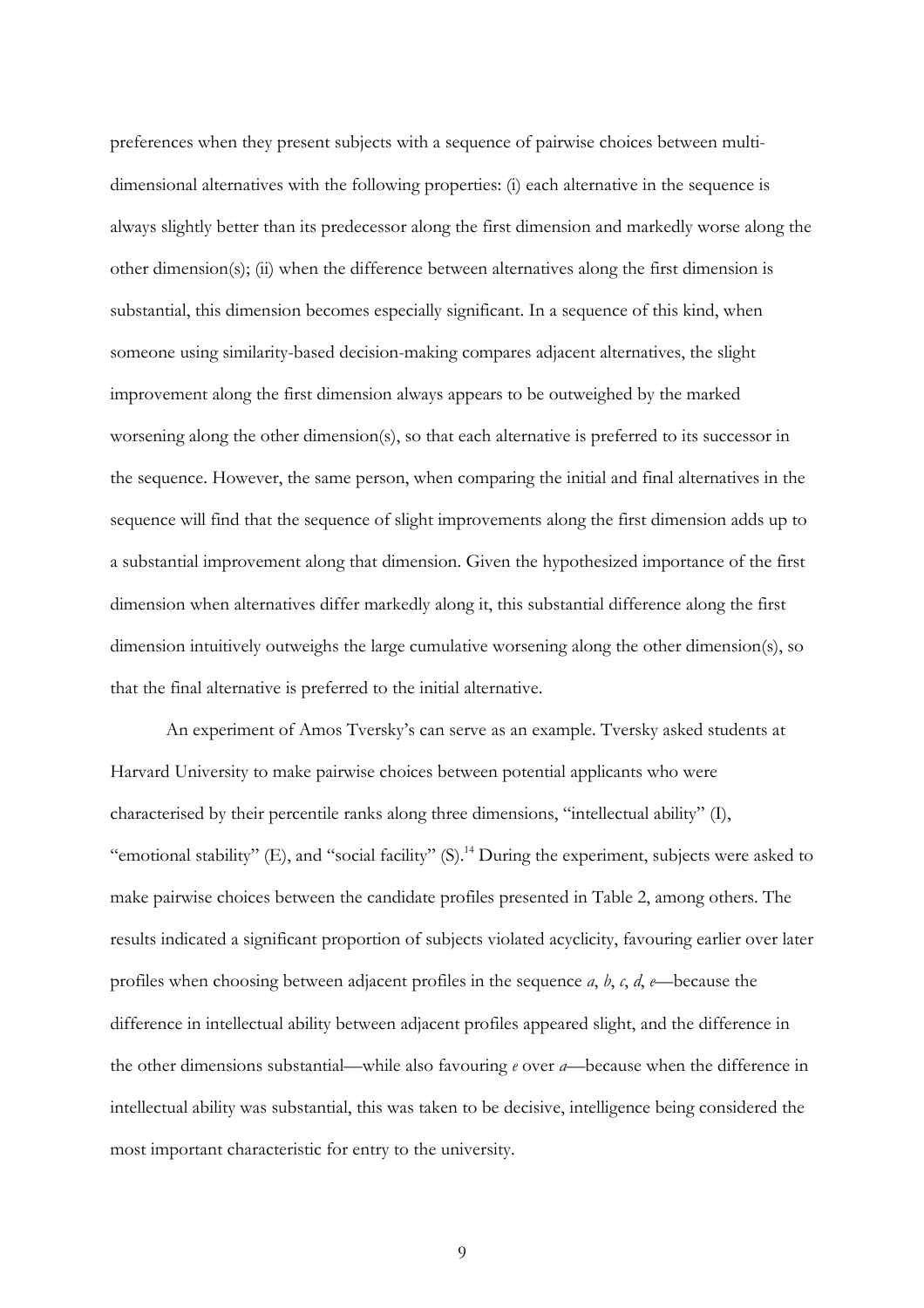| Candidate profiles | Dimensions |    |    |
|--------------------|------------|----|----|
|                    |            | Ε  | S  |
| $\mathfrak{a}$     | 69         | 84 | 75 |
| $\mathfrak b$      | 72         | 78 | 65 |
| $\mathcal{C}_{0}$  | 75         | 72 | 55 |
| d                  | 78         | 66 | 45 |
| $\ell$             | 81         | 60 | 35 |

Table 2. Candidate profiles for one of Tversky's experiments.

It is easy to see why Rachels' and Temkin's example may elicit the use of similarity-based decision-making in the pairwise comparison of adjacent alternatives in their sequence  $E_0$ ,  $E_1$ ,  $E_2$ ,  $..., E<sub>MLD</sub>$ . First, given the characterisation of the intensity of pain in each member of the sequence as "just slightly less than" the intensity of pain in the preceding member of the sequence, adjacent alternatives may well be regarded as similar along the intensity of pain dimension, while the marked increase in duration as we move through the sequence ensures that they will be experienced as dissimilar along the duration of pain dimension. Second, the information provided invites the use of similarity-based decision-making, since with the exception of the first and final members of the sequence, we are offered only rough information about the differences in the intensity and duration of pain between adjacent members, and are therefore not informed about the absolute intensity and duration of pain involved in the intermediate alternatives. (Though even if we were offered a more precise description of the alternatives, we would still be disposed to rely on perceptions of similarity and on our evaluations of differences, which are easily accessible, rather than on our appreciation of absolute magnitudes of intensity of pain and the length of time it must be endured, about which we feel less certain.) Third, we might be drawn to similarity-based decision-making because it enables us to avoid the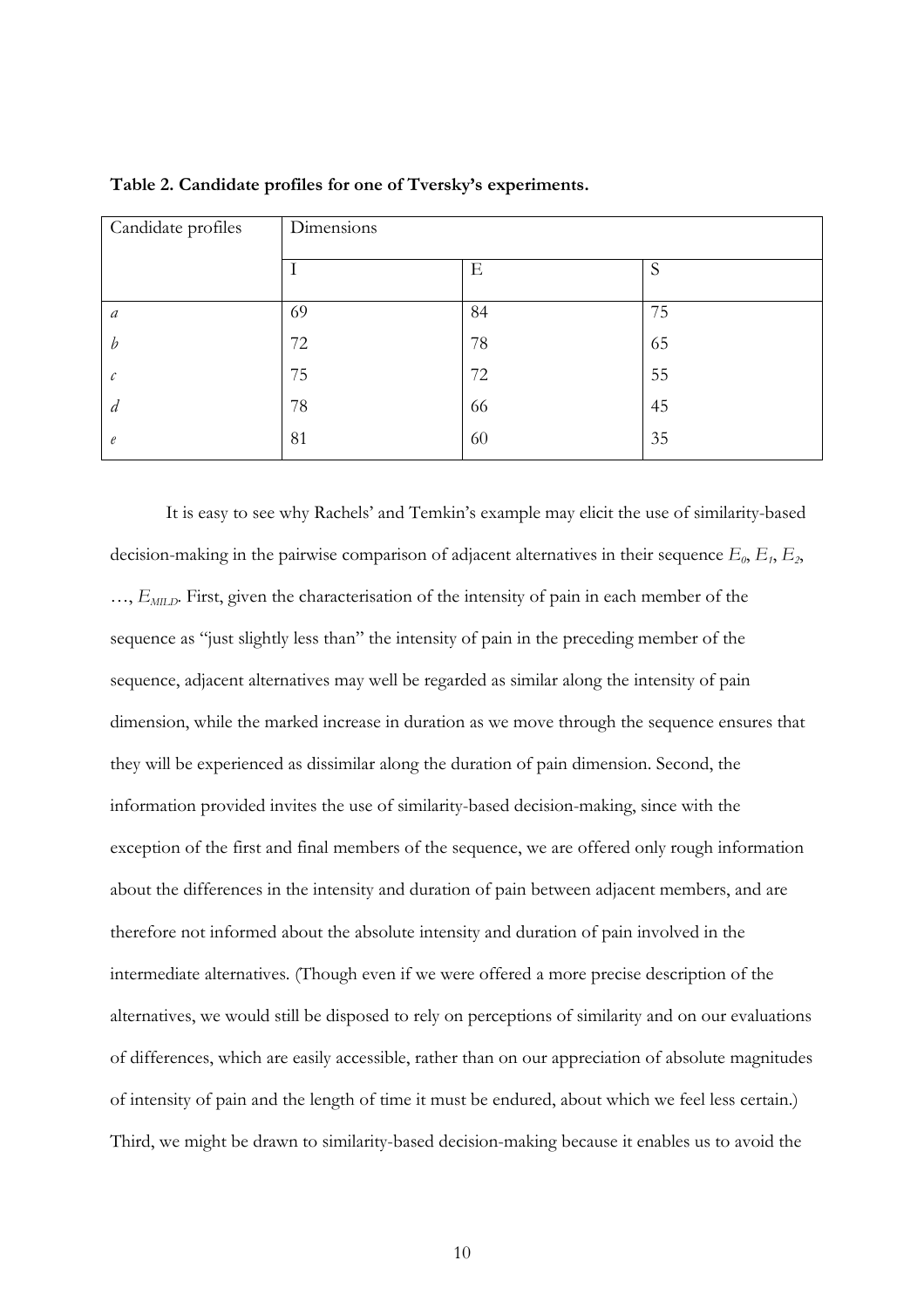difficult task of specifying precisely how we should make trade-offs between the intensity of pain and its duration.

Similarity-based decision-making would, of course, lead one to always prefer the earlier of any two adjacent alternatives in Rachels' and Temkin's sequence, which is in line with Rachels' and Temkin's claims about our intuitive preferences. It would not, however, lead to any particular choice between  $E_0$  and  $E_{MLD}$ . What does psychological theory have to say about this choice? Recent studies indicate that the relative weight given to the intensity of pain and its duration in the intuitive evaluation of painful episodes depends markedly on the attention directed towards each of these two attributes, and on their evaluability, with the weight given to an attribute increasing in both the amount of attention directed to it and its evaluability.<sup>15</sup> They also indicate that when subjects' attention is not specifically directed to duration, and its contribution to the badness of a painful episode is not made especially easily evaluable, it is given very little weight. In an experiment carried out by Donald Riedelmeier and Daniel Kahneman, for example, patients undergoing a colonoscopy reported the intensity of pain every 60 seconds during the procedure and subsequently provided an evaluation of the total pain suffered during the episode. Each patient underwent one procedure; the length of the procedures varied from 4 to 66 minutes.<sup>16</sup> The task of evaluating the level of pain at regular intervals, coupled with significant changes in the intensity of pain during the procedure, focused patients' attention on the intensity of pain. Moreover, the task of regularly evaluating the intensity of pain rendered the intensity of pain easily evaluable by the end of the episode. By contrast, within the context of the experiment, no subject rated or experienced procedures of different durations. In their global evaluations of each episode, subjects displayed a phenomenon known as "duration neglect": the duration of experiences had little or no independent effect on the way they were evaluated. Instead, subjects appeared to evaluate these episodes by a constructed "representative moment": a collage of the intensity of pain at several singular instants, including the peak and end of the episode.<sup>17</sup> Since the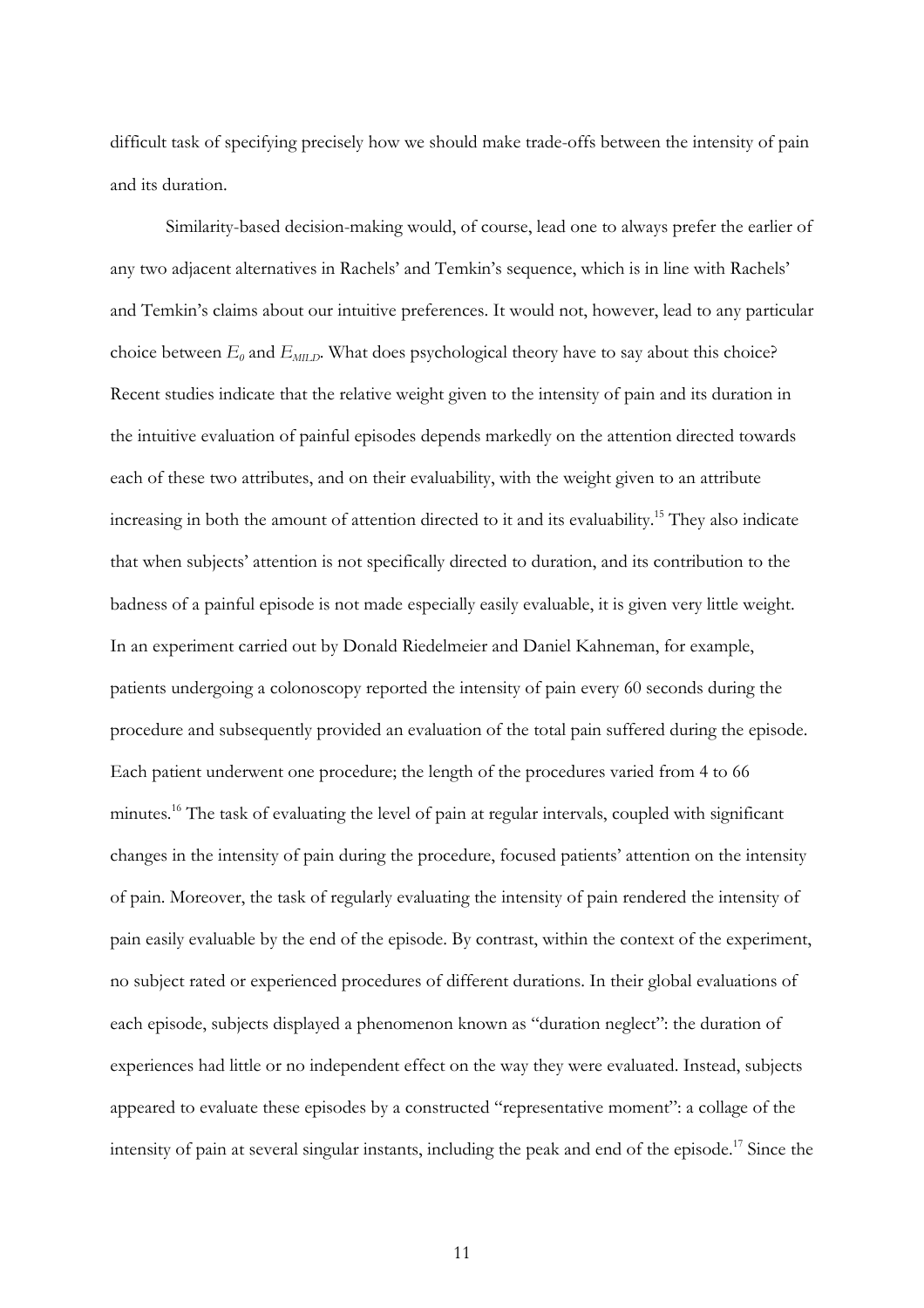duration of the episode is not included in this representation, duration was neglected in its overall evaluation.

Duration neglect does not occur, however, in contexts of choice which direct attention towards duration and which render it more easily evaluable. This was illustrated by a series of experiments in which subjects were each exposed to several episodes that contained various unpleasant experiences which differed significantly along three dimensions: duration, intensity, and the direction of intensity over time (increasing, decreasing, or oscillating). The fact that each subject experienced episodes of markedly different duration drew some attention to duration and rendered it more easily evaluable, since it offered subjects points of comparison in terms of duration. In these experiments, subjects appeared to rely on a kind of "anchoring and adjustment" heuristic in evaluating episodes: they took the aforementioned representative moment as a base for their evaluation, and then made significant, but relatively small adjustments to this base to account for the episodes' duration.<sup>18</sup>

It is noteworthy that subjects whose evaluation of painful episodes is heavily determined by their assessment of a representative moment will have preferences that violate normative principles for the evaluation of painful episodes. One such principle is temporal monotonicity, which holds that adding a period of pain to a given painful episode should make it worse. This principle is violated by such subjects, because they will judge a shorter episode of pain as worse than a longer episode of pain which contains all the painful experiences of the shorter episode with some additional painful experiences, but which ends on a less unpleasant note.<sup>19</sup> This means that preferences expressed in contexts that elicit duration neglect or the use of the anchoring and adjustment heuristic should be regarded with suspicion.

Duration can be expected to be given greater weight than in the anchoring and adjustment model when subjects are asked to compare experiences that are similar on all dimensions other than duration. For the alternatives' similarity in all other dimensions will make

12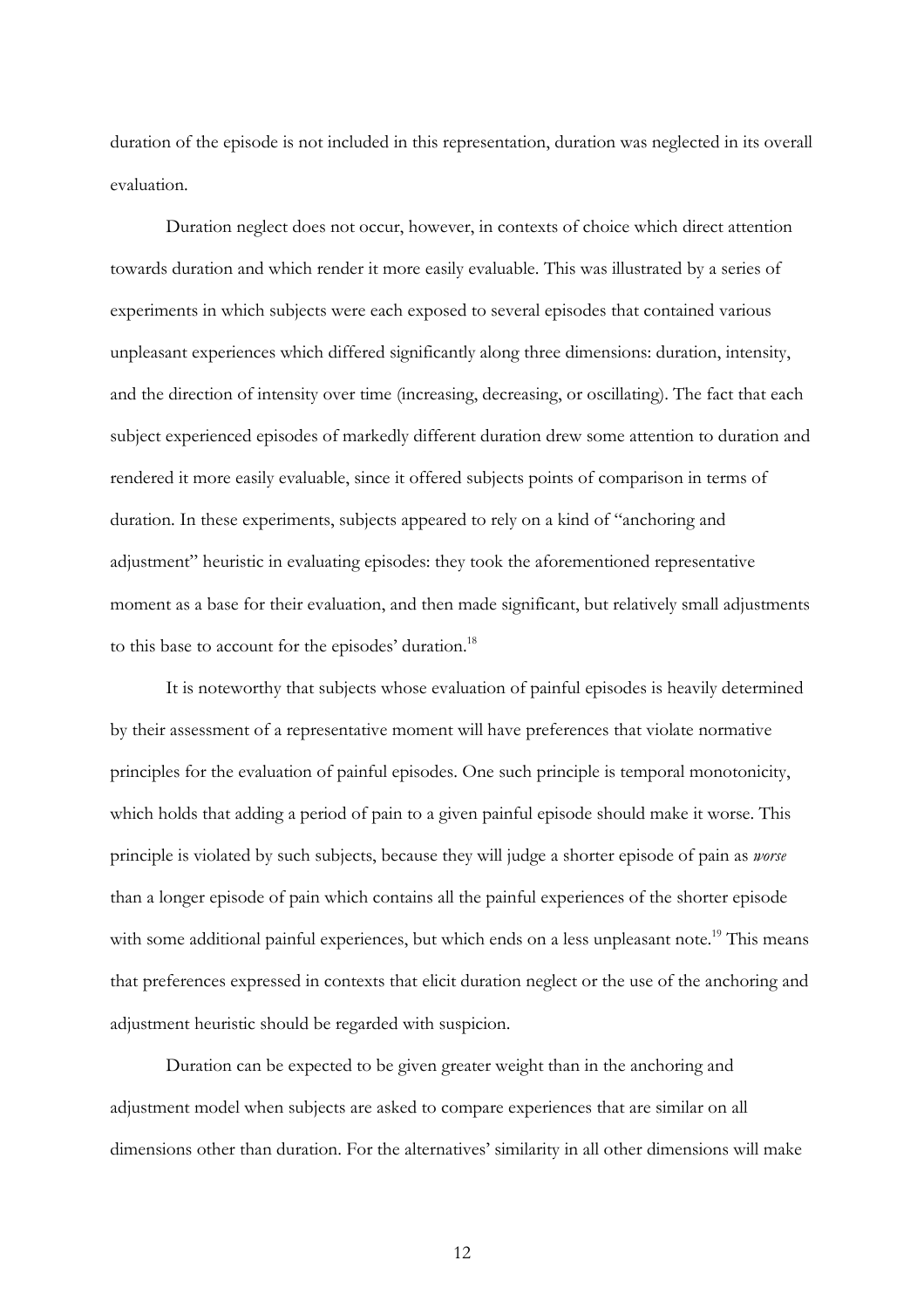duration highly salient, and also render differences in duration easily evaluable.<sup>20</sup> (This conclusion is, of course, consistent with the use of similarity-based decision-making in such cases.)

What follows from these findings for our analysis of Rachels' and Temkin's thought experiment? In comparing  $E_0$  and  $E_{\text{MILD}}$ , our attention will undoubtedly focus on duration, and it will therefore be given significant weight. However, duration will not be as salient or as easily evaluable as it is in the choice between adjacent alternatives in Rachels' and Temkin's sequence. Duration can therefore be expected to receive relatively less weight in the choice between  $E_0$  and  $E<sub>MILD</sub>$  than it does in the choices between adjacent alternatives. This explains why it may be possible to generate a sequence of the required kind: while duration may always have sufficient weight in the comparison of adjacent alternatives to render the earlier alternative preferable, the diminished relative weight of duration in the comparison of  $E_{0}$  and  $E_{MLD}$  means that it may not have sufficient weight to render  $E_{\theta}$  preferable to  $E_{\text{MILD}}$ .

 Together, then, similarity-based decision-making and recent research on the evaluation of painful episodes can explain people's responses to Rachels' and Temkin's example. They explain why we may feel intuitively drawn to express preferences with some degree of confidence over alternatives which are so vaguely described and the features of which are so unfamiliar to us: in order to come up with a judgment, the forms of intuitive decision-making that the example elicits do not really make use of the information that is left out, or that we feel uncertain about. Furthermore, they explain the phenomenology of evaluation that Rachels and Temkin describe, in terms of the shifting weight of duration and intensity of pain in our decision-making. This shifting weight is, of course, also the reason why we may find it possible to construct a sequence in which our intuitive preferences violate acyclicity.

13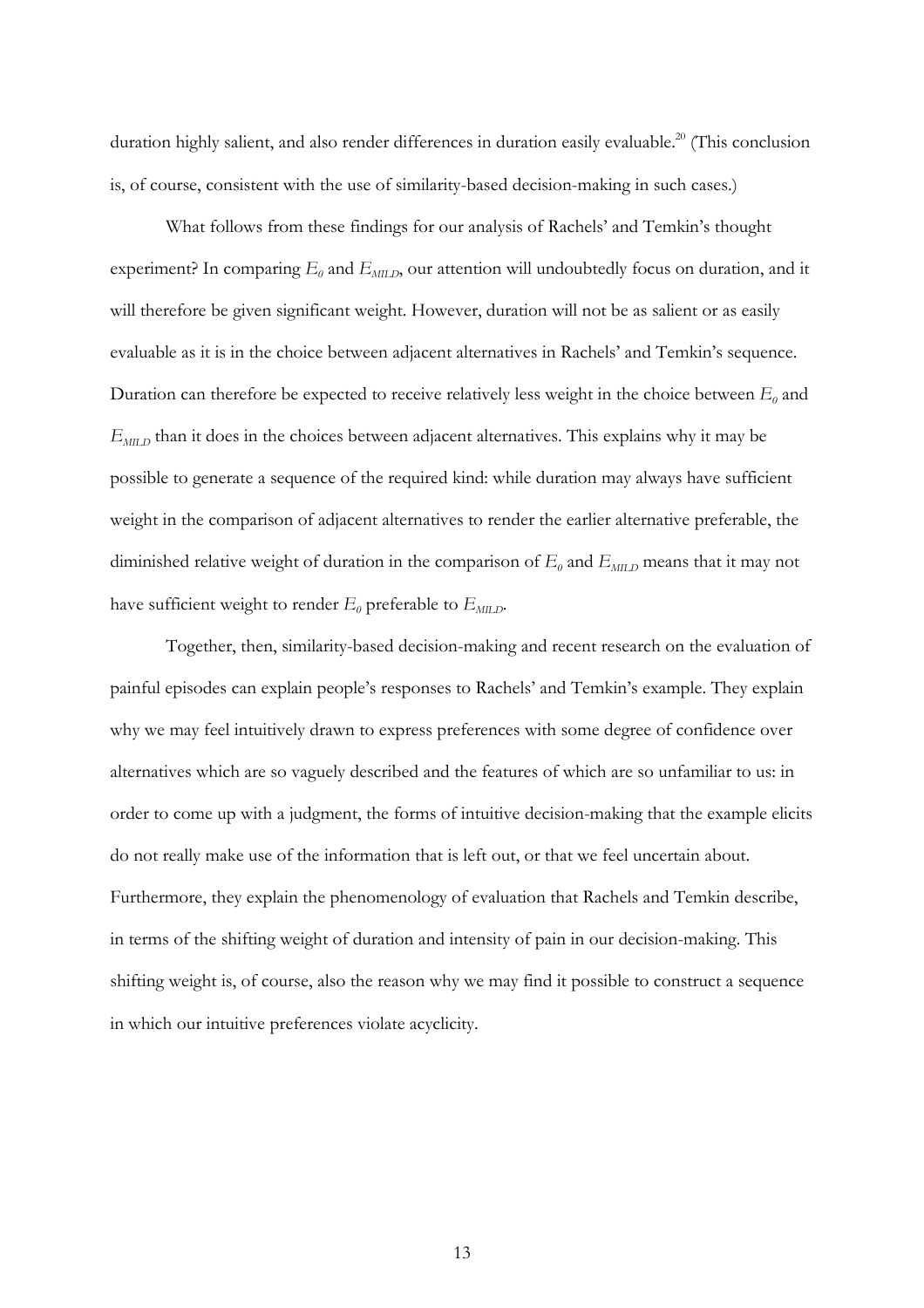Imagine that our preferences over some set of precisely described alternatives display the pattern that Rachels and Temkin envisage. I believe that if the aforementioned explanation of our preferences is correct, we should regard some of our intuitive preferences with suspicion.

 First, a person using similarity-based decision-making while comparing two adjacent alternatives  $E_i$  and  $E_{i+1}$  does not first consider how bad it would be to endure  $E_i$  and then how bad it would be to endure  $E_{i+1}$ , and then judge the former less bad than the latter. Instead, alternatives are compared aspect-by-aspect, with the dissimilar aspect always proving decisive. Thus, the decision-maker never explicitly considers how to trade off duration against intensity of pain, or how these two aspects together contribute to the overall badness of an alternative. Finally, the lack of attention directed at intensity of pain in pairwise comparisons may imply that this dimension is being underweighted in some pairwise comparisons.<sup>21</sup> These considerations cast doubt on the validity of our intuitive preferences between adjacent alternatives in Rachels' and Temkin's sequence.

Second, the surprisingly small role of duration in the overall evaluation of painful episodes in some contexts of choice indicates that there is a distinct possibility that duration will be underweighted in the choice between  $E_0$  and  $E_{MLD}$ .

 These worries about the trustworthiness of some of our intuitive preferences should increase once we realise that our preferences will also violate the principle of invariance, which requires that two versions of the same choice problem that are recognized as equivalent when shown together should elicit the same response when shown separately.<sup>22</sup> For suppose we are asked to evaluate each painful episode  $E_i$  as follows:

> "Imagine that you have two possible futures. The first is to live for precisely another T years in good health and without experiencing any significant episode

3.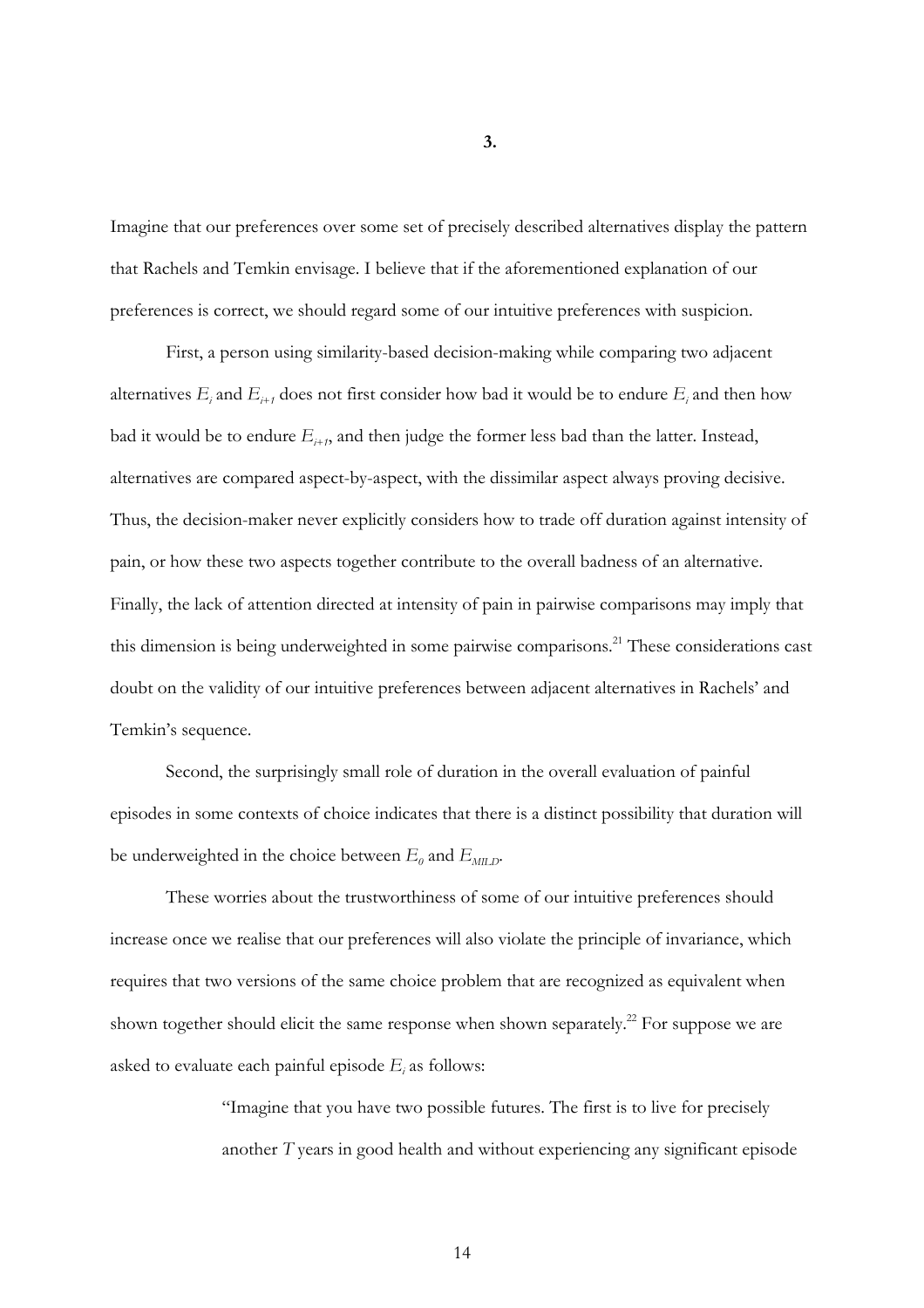of pain except for the fact that, starting tomorrow, you will have to experience episode  $E_i^2$  The second is to live for time  $T_i^*$  in good health and without having to experience  $E_i$  or any other significant episode of pain. How long would  $T_i^*$ have to be to render you indifferent between these two futures?<sup>24</sup> You may refuse to answer if you feel unable to come up with an answer you regard as even somewhat reliable."

This question is a variant of a method of assessing the value of health states known as the Time Trade-off Method. This method is widely accepted in health economics because, compared to other methods of eliciting people's evaluations of health states, it performs relatively well on the following four central criteria: feasibility (since subjects are generally capable of answering questions of this type), discriminative power (since subjects are able to discriminate health states that differ only slightly), reliability (since subjects tend to give similar answers when asked the question again) and validity (since tests indicate that it accurately reflects the concept it is intended to measure).<sup>25</sup> It is therefore regarded by many as a practical gold standard of health state assessment.<sup>26</sup> It is also a particularly good measure for our purposes, since answers to this question will probably not suffer from the two biases associated with the initial presentation of the decision problem. Unlike similarity-based decision-making, it requires us to engage in a global evaluation of the badness of each episode separately.<sup>27</sup> This global evaluation is carried out in terms of a quantity that we will probably be familiar with and which we are used to making choices about, since our lives regularly involve choices which trade off particular goods against the time we can expect to spend in a pain-free state of full health. Second, because the question requires us to work with duration, this aspect of the episodes will appear salient to us and be rendered more easily evaluable. This will prevent the underweighting of duration associated with methods of evaluation that give a representative moment from the episode great weight. For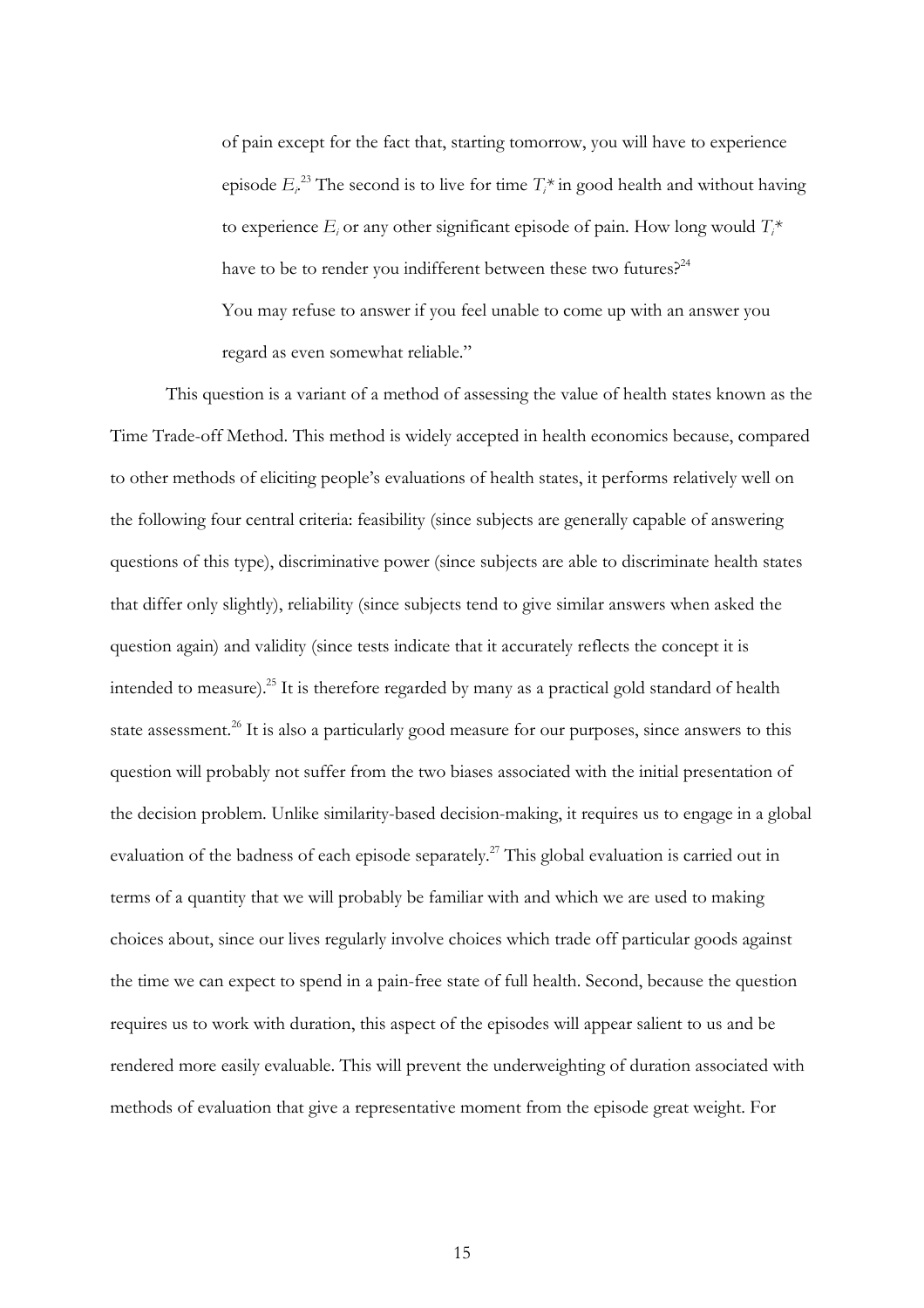these reasons, I will assume that asking the Time Trade-off question is a legitimate way of eliciting a person's preferences in this case. What can we learn from our attempts to answer it?

Suppose first that, perhaps after some practice, we are capable of answering the Time Trade-off question for all alternatives. On this measure, an episode  $E_i$  will be better than an episode  $E_j$  if and only if  $T_i^*$  is greater than  $T_j^*$ . Since the resulting ordering must be transitive, at least one of the pairwise preferences generated by this way of evaluating the same alternatives will therefore be different from the pairwise preferences expressed in the initial presentation of the alternatives. The location of this difference or these differences will be informative. If the only differences are located among adjacent alternatives, then this suggests that similarity-based decision-making led us to undervalue the intensity of pain attribute in our choices between these alternatives. If, by contrast, the Time Trade-off measure agrees with all our initial preferences over adjacent alternatives, and differs only in the assessment of  $E_0$  and  $E_{\text{MILD}}$ , then this suggests that we underweighted duration in that choice, and that similarity-based decision-making may even have helped us avoid underweighting duration in our other choices. Finally, if the Time Trade-off measure disagrees with some of our initial preferences between adjacent alternatives and with our initial preference between the first and final alternative, then this suggests that our initial decision-making was subject to both aforementioned biases, and that we underweighted the intensity of pain in some choices, and underweighted duration in another choice.

 Suppose now, by contrast, that we are unable to answer the Time Trade-off question for some alternatives, because we do not feel that we can accurately globally evaluate some of the alternatives. Since we would now express no preference over some of the alternatives whereas we did express such a preference in the initial presentation of the example, our preferences will again violate invariance. Moreover, our inability to assess some alternatives would suggest that our initial preferences involving these alternatives were induced by the fact that the initial presentation of the decision-problem enabled us to avoid such global evaluation, instead allowing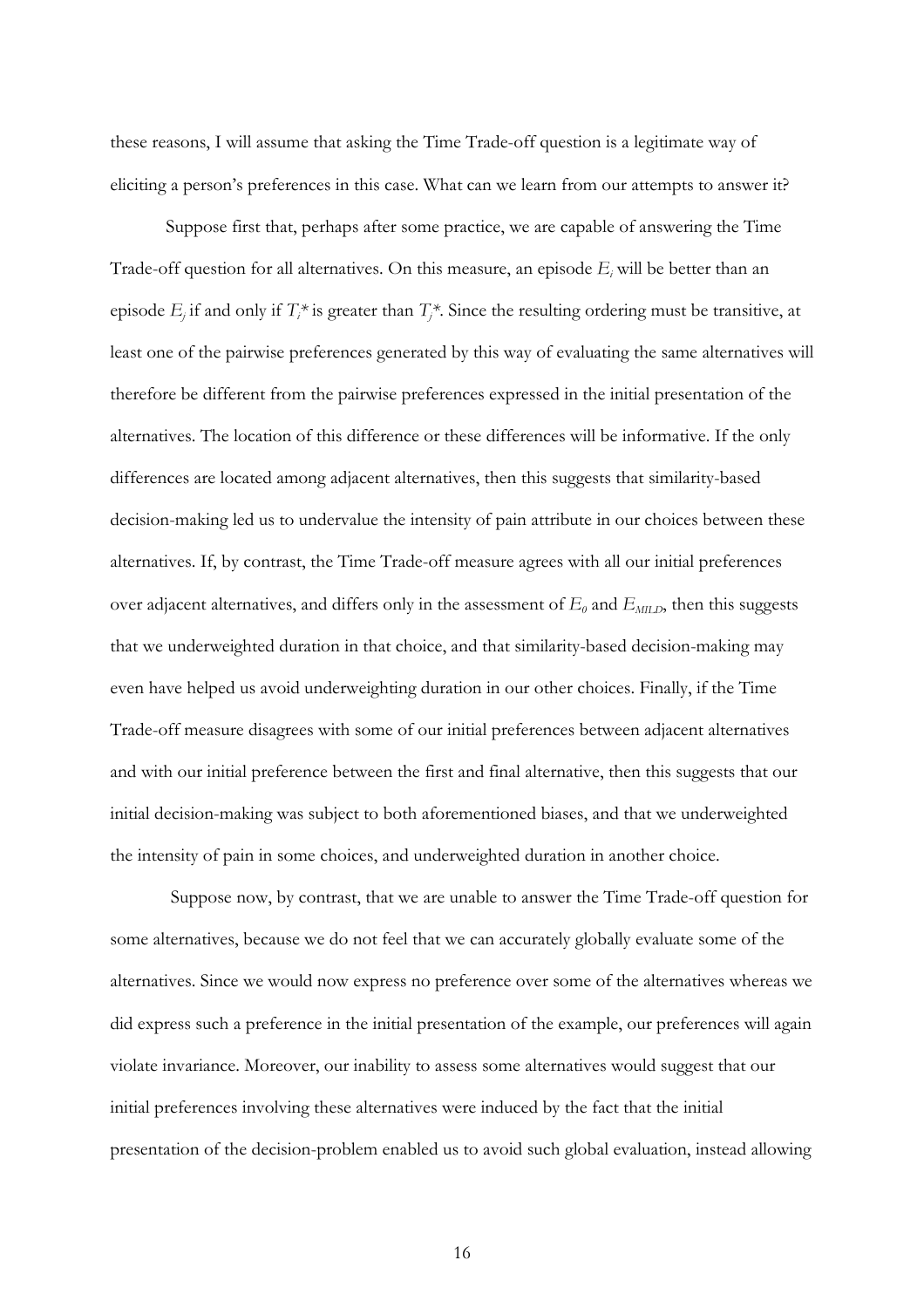us to proceed in the comparison of adjacent alternatives by intra-aspect evaluation only (as in similarity-based decision-making), or, in the comparison of the first and last alternatives, by a mental representation of the alternatives that focused our attention inordinately on the intensity of pain involved in each alternative. We should conclude that we do not really know whether these alternatives are better or worse than other alternatives.

Acyclicity's intuitive appeal and its central role in the theory of choice imply that one requires considered, confidently held case judgments that violate acyclicity before one can have sufficient grounds for rejecting it. The preceding considerations establish, I believe, that the intuitive preferences elicited by Rachels' and Temkin's example should not be held with a high degree of confidence. For we know that they may be the result of one or more well-documented biases, and that they will differ from the preferences revealed via a method of preference elicitation that is regarded by experts as among the most reliable of health state evaluation methods. The intuitive preferences elicited by this example should not, therefore, count as grounds for rejecting acyclicity.

Interestingly, psychological research indicates that even if we are persuaded by this argument about the unreliability of our initial preferences in Rachels' and Temkin's example, this may not modify our gut feelings about this example. As Kahneman notes, the operation of intuitive methods of decision-making is typically "fast, automatic, effortless, associative, and difficult to control or modify", and the judgments that these methods generate may therefore be hard to shake off.<sup>28</sup> The pull of our initial preferences in this case may therefore be strong and persistent. It is, nonetheless, a pull we should resist.<sup>29</sup>

<sup>&</sup>lt;sup>1</sup> See Amarya Sen, *Collective Choice and Social Welfare* (San Fransisco: Holden Day), pp. 15-6.

<sup>&</sup>lt;sup>2</sup> See Stuart Rachels, *A Theory of Beneficence* (unpublished undergraduate thesis, University of Oxford, 1993); 'Counterexamples to the Transitivity of Better Than', Australasian Journal of Philosophy 76 (1998): 71-83; 'A Set of Solutions to Parfit's Problems', Nôus 35 (2001): 214-38; and 'Intransitivity', in Volume II of The Encyclopedia of Ethics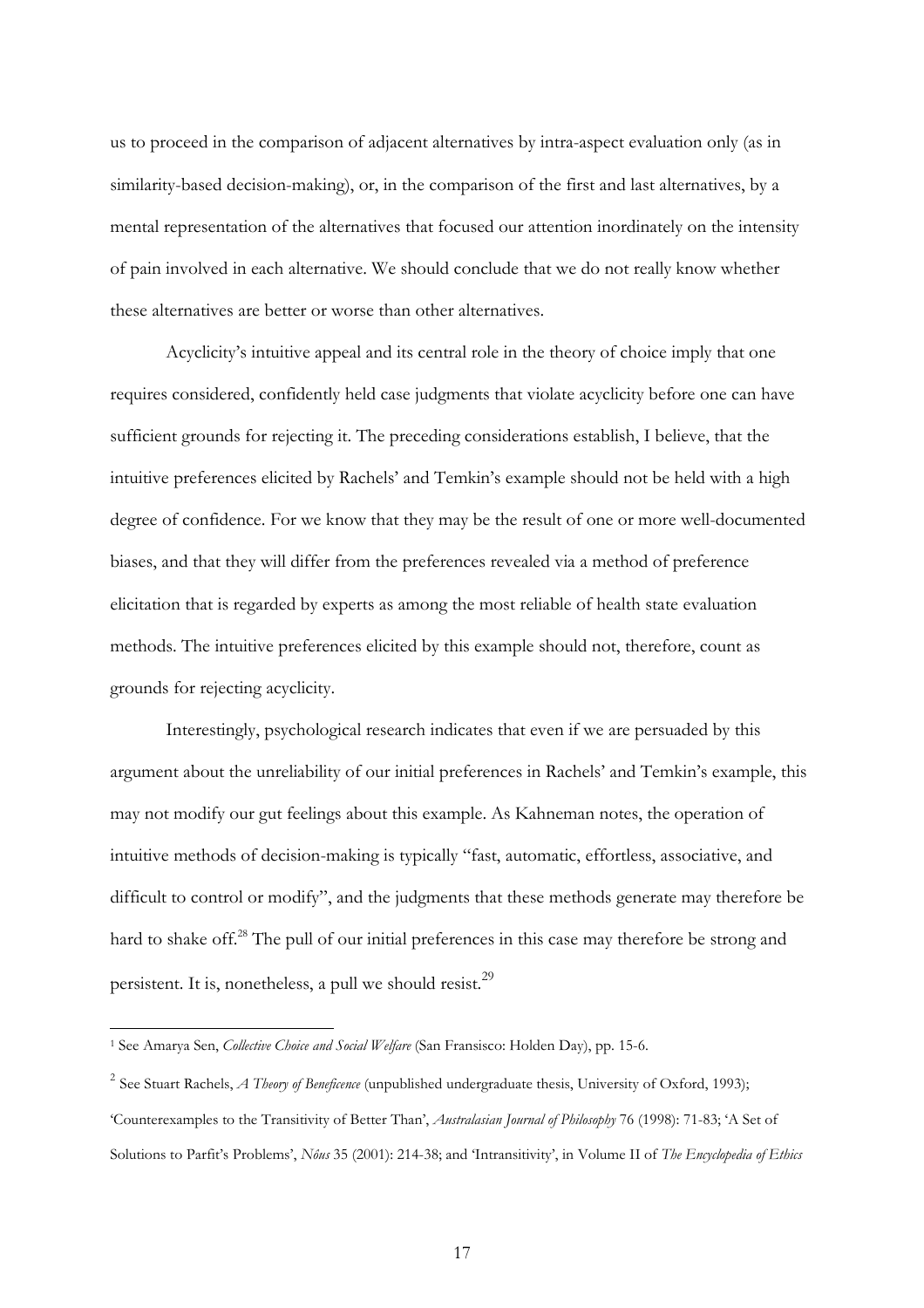$\overline{a}$ (2nd edition), Lawrence Becker and Charlotte Becker, eds. (London: Routledge, 2001), pp. 877-9; Larry Temkin, 'A Continuum Argument for Intransitivity', *Philosophy & Public Affairs* 25 (1996): 175-210. Rachels' and Temkin's counterexamples are directed at transitivity, which requires that when an alternative  $a_1$  is better than  $a_2, ..., a_{i}$  is better than  $a_i$ , ...,  $a_{n-1}$  is better than  $a_n$ , then  $a_1$  is better than  $a_n$ , irrespective of the length n of the chain. I have phrased the argument in terms of acyclicity because it is weaker than transitivity and is commonly regarded as the weakest requirement of rational choice.

<sup>3</sup> For similarity-based decision-making, see Amos Tversky, 'Intransitivity of Preferences', Psychological Review 84 (1969): 327-52 and Ariel Rubinstein, 'Similarity and Decision-Making Under Risk', Journal of Economic Theory 46 (1988): 145-53. Research on the evaluation of painful episodes is reviewed in Daniel Kahneman, 'Maps of Bounded Rationality: A Perspective on Intuitive Judgment and Choice', Nobel Prize Lectures (2002): 449-89; Dan Ariely and George Loewenstein, 'When Does Duration Matter in Judgment and Decision Making?', Journal of Experimental Psychology: General 129 (2000): 509–23; and Ariely, Kahneman and Loewenstein, 'Joint Comment on 'When Does Duration Matter in Judgment and Decision Making?", Journal of Experimental Psychology: General 129 (2000): 524–9. 4 Rachels and Temkin regard their argument as resting on three general claims, which they maintain, together entail a violation of acyclicity (see Rachels, 'A Set of Solutions', pp. 215f. and Temkin, 'A Continuum Argument', pp. 179 and 182ff.):

> Claim 1: For any unpleasant experience, no matter what the intensity and duration of that experience, it would be better to have that experience than one that was only a little less intense but that lasted much longer.

Claim 2: There is a finely distinguishable range of unpleasant experiences ranging in intensity from extreme agony to mild discomfort.

*Claim 3*: No matter how long it must be endured, mild discomfort is preferable to extreme agony for a significant amount of time.

As Ken Binmore and I point out in 'Defending Transitivity Against Zeno's Paradox', *Philosophy & Public* Affairs 31 (2003): 272-9, these three claims do not entail a violation of acyclicity. For it is possible for a person's preferences to be acyclic and satisfy claims 1, 2, and 3. For example, a person who maximizes the utility function

$$
u(p,t) = \frac{-pt}{(1+t)}
$$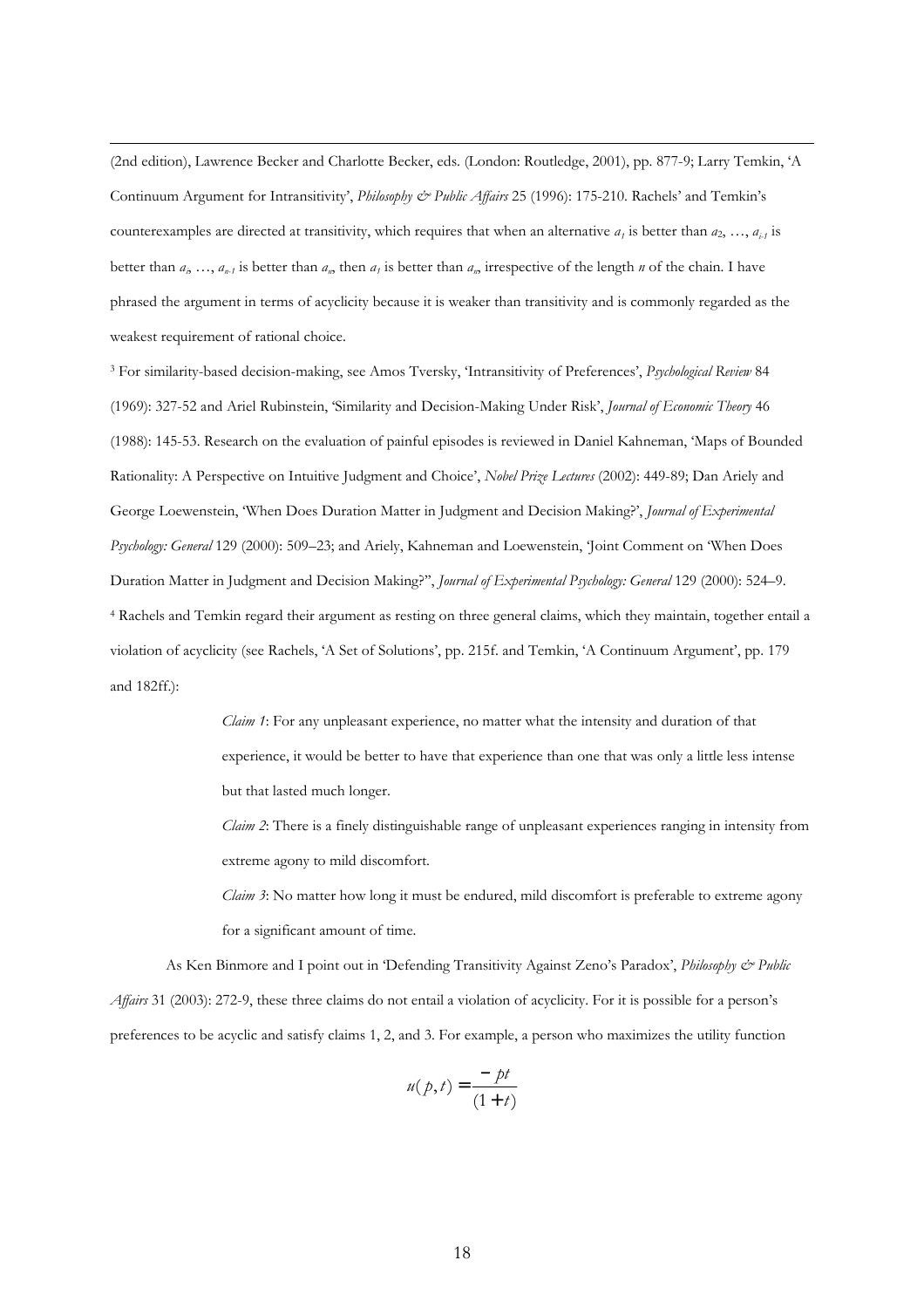Where u is utility,  $p \ge 0$  is the intensity of pain, and  $t \ge 0$  is the length of time it must be endured, satisfies the three claims and has acyclic preferences. However, as Erik Carlson has pointed out in 'Intransitivity Without Zeno's Paradox', in Recent Work in Intrinsic Value, T. Rønnow-Rasmussen and M. Zimmerman (eds.) Dordrecht: Springer (2005): 273-7, this flaw is easily remedied by replacing Claim 1 with:

> *Claim*  $1^*$ : Take a sequence of pain experiences ranging from extreme agony to mild discomfort in which each pain in the sequence is slightly less intense than its predecessor. For any pain experience in this sequence, no matter what the intensity and duration of that experience, it would be better to have that experience than the following level of pain in the sequence for a much longer time.

As outlined in the main text, in this revised argument the difficulty lies with Claim 3, because our intuitive judgments over periods of time that far exceed human experience cannot be trusted. Rachels' and Temkin's argument is therefore better regarded as resting on the claim that it is possible to construct a sequence of bundles of pain and duration in which no alternative involves excessively long periods of time and over which our confidently held preferences violate acyclicity. This claim is the target of this paper.

5 Rachels, 'Solutions', p. 218; Temkin, 'Continuum', pp. 191ff.

6 'Continuum', pp. 194-5.

 $\overline{a}$ 

<sup>7</sup> See Alastair Norcross, 'Comparing Harms: Headaches and Human Lives', *Philosophy & Public Affairs* 26 (1997): 135-67. Rachels and Temkin anticipate these worries, and respond that it will be possible to construct a sequence of the requisite kind without appealing to inordinately long periods of time. See Rachels, 'Counterexamples', p. 74 and Temkin, 'Continuum', pp. 184ff.

8 See Rubinstein, 'Similarity'; and Tversky 'Intransitivity'.

<sup>9</sup> See, Tversky, 'Intransitivity'; Barbara Mellers and Karen Biagini, 'Similarity and Choice', Psychological Review 101 (1994): 505-18; Jonathan Leland, 'Generalized Similarity Judgments: An Alternative Explanation for Choice Anomalies', Journal of Risk and Uncertainty 9 (1994): 151-72; Bob Raynard, 'Reversals of Preference Between Compound and Simple Risks: The Role of Editing Heuristics', Journal of Risk and Uncertainty 11 (1995): 159-75; David Buschena and David Zilberman, 'Performance of the Similarity Hypothesis Relative to Existing Models of Risky Choice', Journal of Risk and Uncertainty 11 (1995): 233-62 and 'Testing the Effects of Similarity on Risky Choice: Implications for Violations of Expected Utility', Theory and Decision 46 (1999): 251-76; and Rubinstein, 'Economics and Psychology? The Case of Hyperbolic Discounting', International Economic Review 44 (2003): 1207-16. There also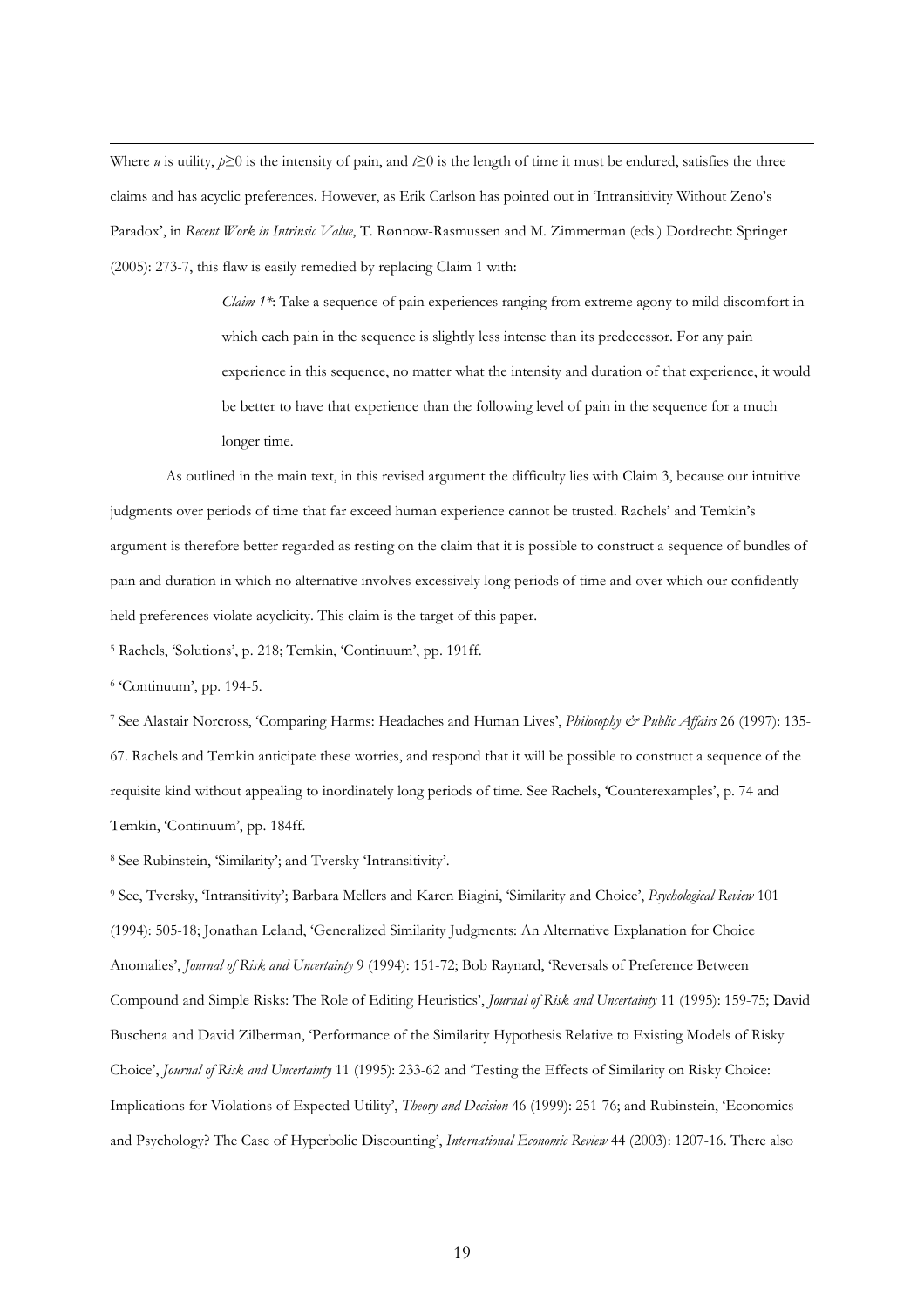appears to be support for the hypothesis that non-human animals use this heuristic. See Sharoni Shafir, 'Intransitivity of Preferences in Honey Bees: Support for 'Comparative' Evaluation of Foraging Options', Animal Behaviour 48 (1994): 55-67. Might a honey bee whose preferences violate acyclicity due to their use of similarity-based decisionmaking be at risk of being turned into a honey pump?

<sup>10</sup> See Amos Tversky and Daniel Kahneman, 'Extensional vs. Intuitive Reasoning: The Conjunction Fallacy in Probability Judgment', Psychological Review 90 (1983): 293-315 and 'Prospect Theory', Econometrica 47 (1979): 263-91. <sup>11</sup> See Tversky, 'Intransitivity', p. 42. The general tendency for individuals to avoid inter-dimensional trade-offs is discussed in Eduard Brandstätter, Gerd Gigerenzer, and Ralph Hertwig, 'The Priority Heuristic: Making Choices without Trade-Offs', Psychological Review 113 (2006): 409-32. Paola Manzini and Marco Mariotti provide an interesting model of decision-making that avoids trade-offs in 'Sequentially Rationalizable Choice', American Economic Review, forthcoming.

<sup>12</sup> See Tversky, 'Intransitivity', p. 43.

 $\overline{a}$ 

<sup>13</sup> See Rubinstein, 'Similarity', and Xavier Vilà, 'On the Intransitivity of Preferences Consistent with Similarity Relations', Journal of Economic Theory 79 (1998): 281-7.

<sup>14</sup> Tversky, 'Intransitivity', pp. 37-40.

<sup>15</sup> See Ariely and Loewenstein, 'Duration' and Ariely, Kahneman and Loewenstein, 'Comment'.

<sup>16</sup> Redelmeier and Kahneman, 'Patients' Memories of Painful Medical Treatments: Real-time and Retrospective Evaluations of Two Minimally Invasive Procedures', Pain 66 (1996): 3-8.

<sup>17</sup> Support for this hypothesis also appears in Carol Varey and Daniel Kahneman, 'Experiences Extended across Time: Evaluation of Moments and Episodes', *Journal of Behavioral Decision Making*, 5 (1992): 169-85. See also the literature cited in Daniel Kahneman, Peter Wakker, and Rakesh Sarin, 'Back to Bentham? Explorations of Experienced Utility', Quarterly Journal of Economics 112 (1997): 375-405.

<sup>18</sup> See Charles Schreiber and Daniel Kahneman, 'Determinants of the Remembered Utility of Aversive Sounds' Journal of Experimental Psychology: General 129 (2000): 27-42 and Kahneman, 'Maps of Bounded Rationality', pp. 477-8. <sup>19</sup> See the literature cited in Kahneman, Wakker and Sarin, 'Back to Bentham?' and Schreiber and Kahneman, 'Determinants'.

<sup>20</sup> See Ariely and Loewenstein, 'Duration', p. 513.

<sup>21</sup> For an argument to this effect in a different thought-experiment, see Ken Binmore in 'Transitivity, the Sorites Paradox, and Similarity-Based Decision-Making', Erkenntnis, 64 (2006): 101-14.